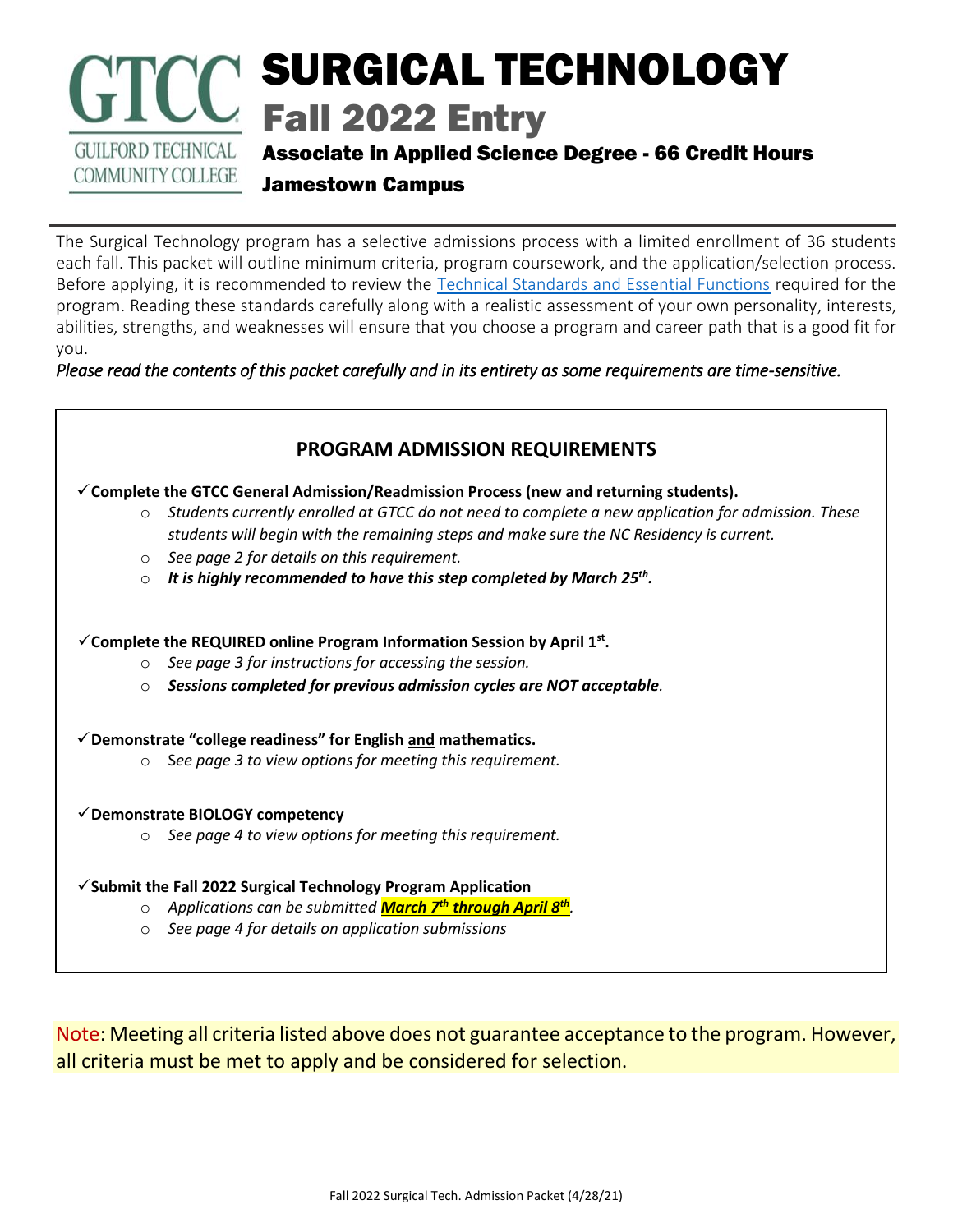## **PROGRAM CURRICULUM OUTLINE**

## **General Education Courses**

*These courses may be taken prior to applying to the program to lighten the academic load and for possible award of ranking points.*

| <b>BIO 163</b>                   | Basic Anatomy & Physiology (must be completed 2012 or later)                                 | 5 credits  |
|----------------------------------|----------------------------------------------------------------------------------------------|------------|
| <b>BIO 175</b>                   | <b>General Microbiology</b>                                                                  | 3 credits  |
| <b>ENG 111</b>                   | Writing & Inquiry                                                                            | 3 credits  |
| Social/Behavioral                | PSY 150 (General Psychology) or SOC 210 (Introduction to Sociology)                          | 3 credits  |
| Science Elective                 |                                                                                              |            |
| CIS 110                          | Introduction to Computers                                                                    | 3 credits  |
| <b>ACA 111</b>                   | <b>College Student Success</b>                                                               | 1 credit   |
| Communications                   | COM 110 (Intro to Communication), COM 120 (Intro to Interpersonal Communication), or COM     | 3 credits  |
| Elective                         | 231 (Public Speaking)                                                                        |            |
| 2 <sup>nd</sup> English Elective | ENG 112 (Writing/Research in the Disciplines) or ENG 114 (Professional Research & Reporting) | 3 credits  |
| Humanities/Fine                  | Select from:                                                                                 | 3 credits  |
| <b>Arts Elective</b>             | ART 111, ART 114, ART 115, HUM 115, MUS 110, MUS 112, PHI 215, or PHI 240                    |            |
|                                  | <b>Total General Education Credits:</b>                                                      | 27 credits |

#### **Surgical Technology Program Courses**

*These courses are taken once accepted to the program.*

| <b>Fall 2022</b> |                                            |            |
|------------------|--------------------------------------------|------------|
| <b>MED 120</b>   | <b>Survey of Medical Terminology</b>       | 2 credits  |
| <b>SUR 110</b>   | Introduction to Surgical Technology        | 3 credits  |
| <b>SUR 111</b>   | Perioperative Patient Care                 | 7 credits  |
| Spring 2023      |                                            |            |
| <b>SUR 122AB</b> | <b>Surgical Procedures I</b>               | 3 credits  |
| <b>SUR 123AB</b> | <b>Surgical Clinical Practice I</b>        | 4 credits  |
| Summer 2023      |                                            |            |
| <b>SUR 122BB</b> | <b>Surgical Procedures I</b>               | 3 credits  |
| <b>SUR 123BB</b> | <b>Surgical Clinical Practice I</b>        | 3 credits  |
| <b>Fall 2023</b> |                                            |            |
| <b>SUR 134</b>   | <b>Surgical Procedures II</b>              | 5 credits  |
| <b>SUR 135</b>   | <b>Surgical Clinical Practice II</b>       | 4 credits  |
| Spring 2024      |                                            |            |
| <b>SUR 137</b>   | <b>Professional Success Preparation</b>    | 1 credit   |
| <b>SUR 210</b>   | <b>Advanced Surgical Clinical Practice</b> | 2 credits  |
| <b>SUR 211</b>   | <b>Advanced Theoretical Concepts</b>       | 2 credits  |
|                  | <b>Total Program Course Credits:</b>       | 39 credits |
|                  | <b>TOTAL CREDITS REQUIRED FOR DEGREE:</b>  | 66 credits |

## **LIMITED ENTRY ADMISSION PROCESS – GTCC HEALTH SCIENCES PROGRAMS MEET PROGRAM ADMISSION REQUIREMENTS**

### **Complete the GTCC General Admission Process (New and Returning Students)**

- **New and returning GTCC students must complete the GTCC general admission, including the North Carolina Residency Determination Service (RDS).** To get started, visit<https://www.gtcc.edu/admissions-and-aid/apply-now.php>
	- **Returning students=** students previously admitted to GTCC and have not been enrolled in courses for more than 12 months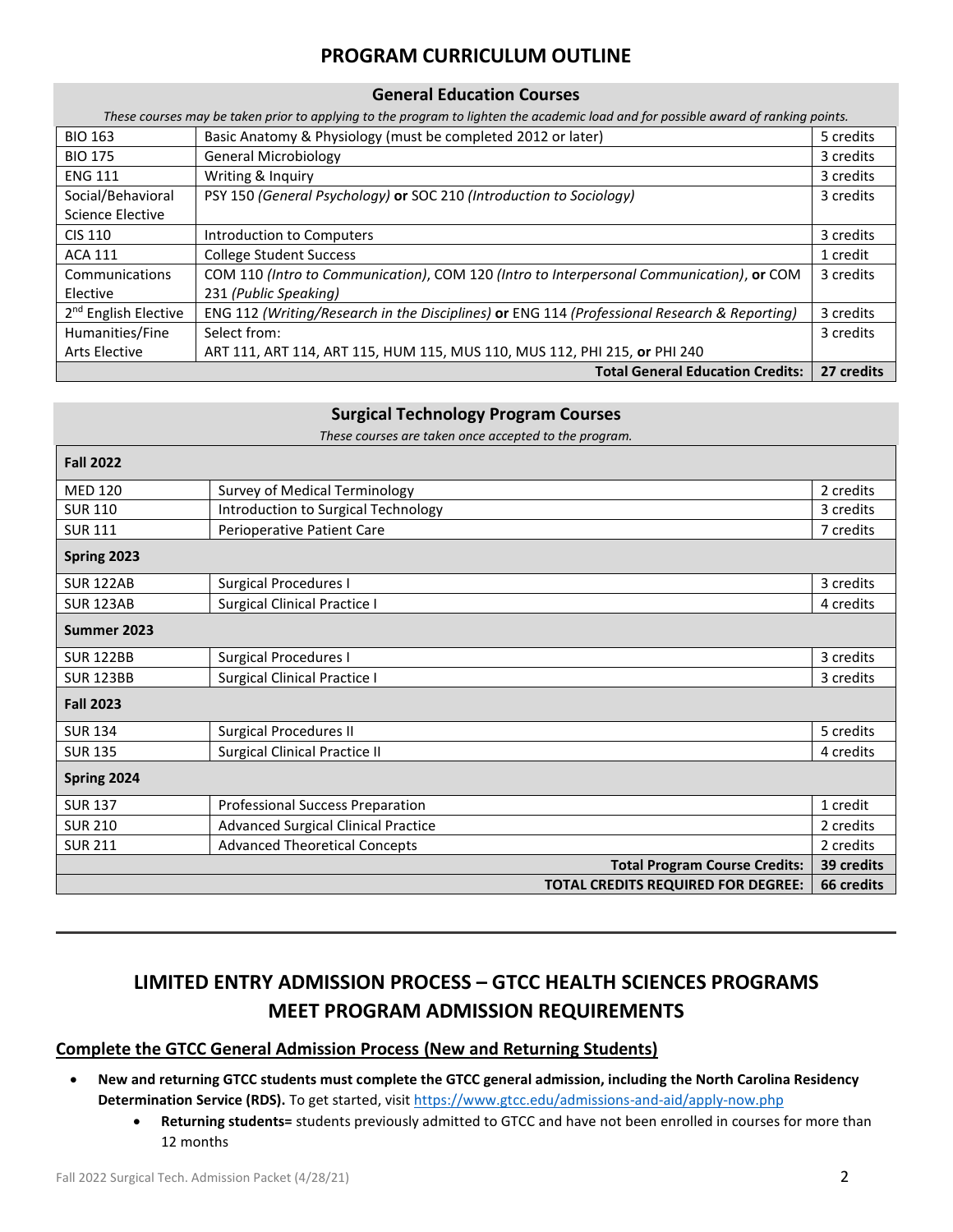- **Submit your official transcripts to the GTCC Admissions Office.** Once received, transcripts are evaluated by GTCC's Enrollment Services staff. Approved transfer credits will be added to your academic record as appropriate.
	- **Please allow a minimum of TWO WEEKS for evaluation to occur.** This process takes longer near the beginning or end of a semester. Transfer credits from regionally-accredited colleges/universities must appear on your GTCC WebAdvisor transcript in order to be considered for meeting program requirements.
- **Activate your GTCC Titan Account.** You should be able to do this within 48 hours of completing your GTCC Application.
- **Need help with this requirement?** For assistance with any part of the general admission process, you can contact the Admissions office at 336-334-4822, ext. 31125 or email [admissions@gtcc.edu.](mailto:admissions@gtcc.edu)

#### **Complete the Required Online Program Information Session by 5pm, April 1st**  $\overline{a}$

**Information Sessions completed for previous application cycles are not acceptable for purposes of meeting this requirement!**

This session will provide you with a detailed overview of the program, faculty and student expectations, class schedules and clinical requirements, the minimum program admission requirements, submitting your program application, and the selection and notification process for the incoming class.

- **You must have an activated Titan account to access the information session.**
- The direct link to the session is: [https://online.gtcc.edu/course/view.php?id=35937.](https://online.gtcc.edu/course/view.php?id=35937) You may also access it by logging into Moodle a[t https://online.gtcc.edu/](https://online.gtcc.edu/) and searching for "Health Programs Information Sessions".
- Enroll yourself in this course and complete the **Fall 2022 Surgical Technology module**. You must pass the information session with a score of 100% to receive credit for completing this task. **Access to the module will be removed at 5pm on April 1st!**

### **Demonstrate College Readiness for English AND Mathematics**

You must be able to demonstrate that you have achieved the appropriate levels of college readiness in both subject areas. The chart below shows options for meeting these requirements.

| <b>COLLEGE ENGLISH READINESS</b>                                                                         | <b>COLLEGE MATHEMATICS READINESS</b>                                                                                                                                                                              |  |
|----------------------------------------------------------------------------------------------------------|-------------------------------------------------------------------------------------------------------------------------------------------------------------------------------------------------------------------|--|
| $\Box$ Option 1: You have completed or received transfer                                                 | $\Box$ Option 1: You have completed or received transfer                                                                                                                                                          |  |
| credit for ENG 111.                                                                                      | credit for one of the following -- MAT 143, MAT 152,                                                                                                                                                              |  |
| O Option 2: You have completed or received waiver                                                        | MAT 171 (or a higher-level math).                                                                                                                                                                                 |  |
| credit for all of the following: DRE 096, DRE 097,                                                       | <b>D</b> Option 2: You have completed or received waiver                                                                                                                                                          |  |
| <b>DRE 098</b>                                                                                           | credit for all of the following: DMA 010, DMA 020,                                                                                                                                                                |  |
| $\Box$ Option 3: You have completed or received waiver                                                   | DMA 030, DMA 040, and DMA 050                                                                                                                                                                                     |  |
| credit for ENG 002 with a minimum grade of P2                                                            | <b>D</b> Option 3: You have completed or received waiver                                                                                                                                                          |  |
| <b>D</b> Option 4: You have completed or received waiver                                                 | credit for MAT 003 with a minimum grade of P2                                                                                                                                                                     |  |
| credit for ENG 011                                                                                       | <b>D</b> Option 4: You have completed or received waiver                                                                                                                                                          |  |
| $\Box$ Option 5: An earned Associate or Bachelor's                                                       | credit for one of the following: MAT 043, MAT 052,                                                                                                                                                                |  |
| degree from a regionally-accredited institution                                                          | or MAT 071                                                                                                                                                                                                        |  |
| $\Box$ Option 6: Completion of placement test within the                                                 | <b>D</b> Option 5: An earned Associate or Bachelor's degree                                                                                                                                                       |  |
| past 10 years and achievement of appropriate                                                             | from a regionally-accredited institution                                                                                                                                                                          |  |
| scores. If you took the placement test elsewhere,<br>you MUST submit those scores to GTCC<br>Admissions! | $\Box$ Option 6: Completion of placement test within the<br>past 10 years and achievement of appropriate<br>scores. If you took the placement test elsewhere,<br>you MUST submit those scores to GTCC Admissions! |  |
| $\Box$ Option 7: Graduate of a US high school within the                                                 | $\Box$ Option 7: Graduate of a US high school within the last                                                                                                                                                     |  |
| last 10 years, with a GPA of 2.8 or higher                                                               | 10 years, with a GPA of 2.8 or higher                                                                                                                                                                             |  |

**\*\****If you are unsure whether you meet either of these requirements, it is YOUR responsibility to speak with a counselor in the Admissions Office or the Student Success Center for clarification PRIOR TO submitting your Program Application.*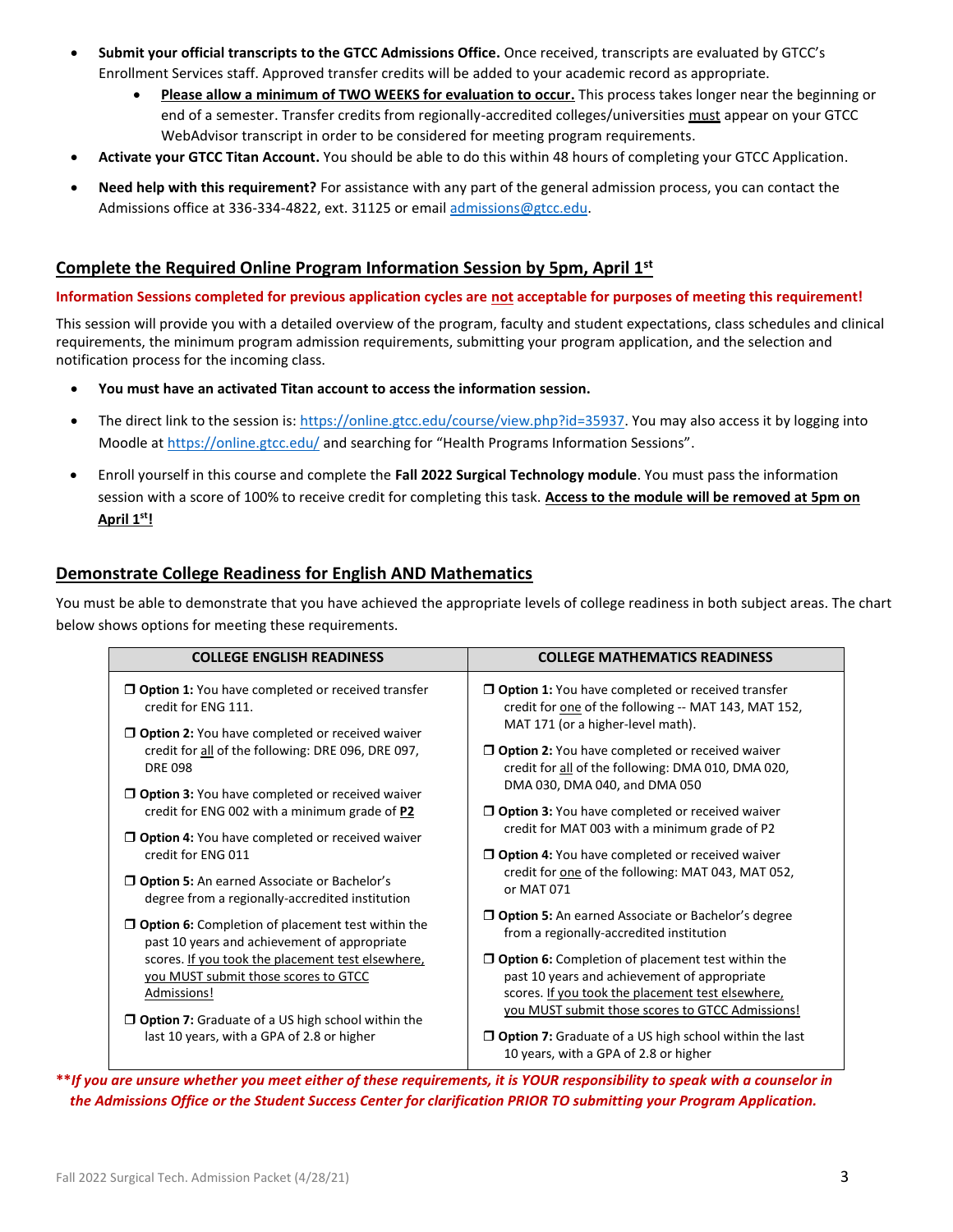## **Demonstrate Biology Competency**

Applicants can meet this requirement one of the following ways:

- College-level BIO/lab course with a "C" or better, completed within 10 years of program start date—(since 2012) o The course must be reflected on your transcript in WebAdvisor.
- High school-level BIO/lab course with a "C" or better, completed the 2017-18 school year or later
	- o Your high school transcript must be on file in Admissions.

## *NEW* **SUBMITTING YOUR PROGRAM APPLICATION**

#### **Program Applications will be accepted March 7, 2022 through 5pm on April 8, 2022.**

Once you have completed all of the program admission requirements, it's time to submit your program application. This will be completed electronically through the *Health Programs Information Sessions* course in Moodle. Once you have completed the information session with a score of 100% the link for the application can be accessed starting March 7, 2022.

- Only one submission will be permitted for each applicant
- If applicable, you will upload documentation of other ranking criteria
- It is critical that you check your WebAdvisor transcript to make sure all coursework is accounted for, including transfer credits. Ranking points will only be given for courses that are on record. It is your responsibility to ensure all official transcripts have been submitted to Admissions and processed for transfer credits.
- Incomplete and/or ineligible applications will not be moved forward
- **Applications will not be reviewed by the Limited Entry Programs Office until after the April 8th deadline. It is important to make sure all requirements are met BEFORE submitting your application.**

## **PROGRAM APPLICANT SELECTION AND NOTIFICATION PROCESS**

#### **Ranking and Selection Process**

The week following the April 8<sup>th</sup> deadline, all application submissions will be screened by the Limited Entry Programs Office to confirm all minimum criteria has been met. All applicants will be notified via GTCC email if their submission will be moved forward to the Selection Committee for the final ranking review.

The next 2-3 weeks following the initial screening, the Health Sciences Review Committee (comprised of Health Sciences Program Directors and faculty, Dean of Health Sciences, and Limited Entry Programs Office Staff) will review all eligible applications.

**Applicants are ranked using a points system and will be selected based on the total points earned (see below).** Ties will be decided based on the following criteria: 1) The total points earned in the "General Education Courses" ranking section; 2) The GPA of the last school attended; and 3) The date of the GTCC General Admission Application for the program of interest.

## CALCULATION OF POINTS FOR RANKING AND SELECTION

*(NOTE: Courses that have received "Pass/Fail" or "Satisfactory/Unsatisfactory" grades will be considered equivalent to a "C".)*

| <b>GENERAL EDUCATION COURSES REQUIRED FOR THE DEGREE</b>                                        | <b>Points Awarded</b> |
|-------------------------------------------------------------------------------------------------|-----------------------|
| BIO 163 - Basic Anatomy & Physiology (completed 2012 or later)                                  | $A = 8$ ; B = 4       |
| BIO 175 - Microbiology (completed 2012 or later)                                                | $A = 8$ ; B = 4       |
| ENG 111 - Writing & Inquiry                                                                     | $A = 4$ : $B = 2$     |
| ENG 112 or ENG 114 - Writing/Research in the Disciplines or Professional Research and Reporting | $A = 4: B = 2$        |
| PSY 150 or SOC 210 - General Psychology or Introduction to Sociology                            | $A = 4: B = 2$        |
| CIS 110 - Introduction to Computers                                                             | $A = 4$ : $B = 2$     |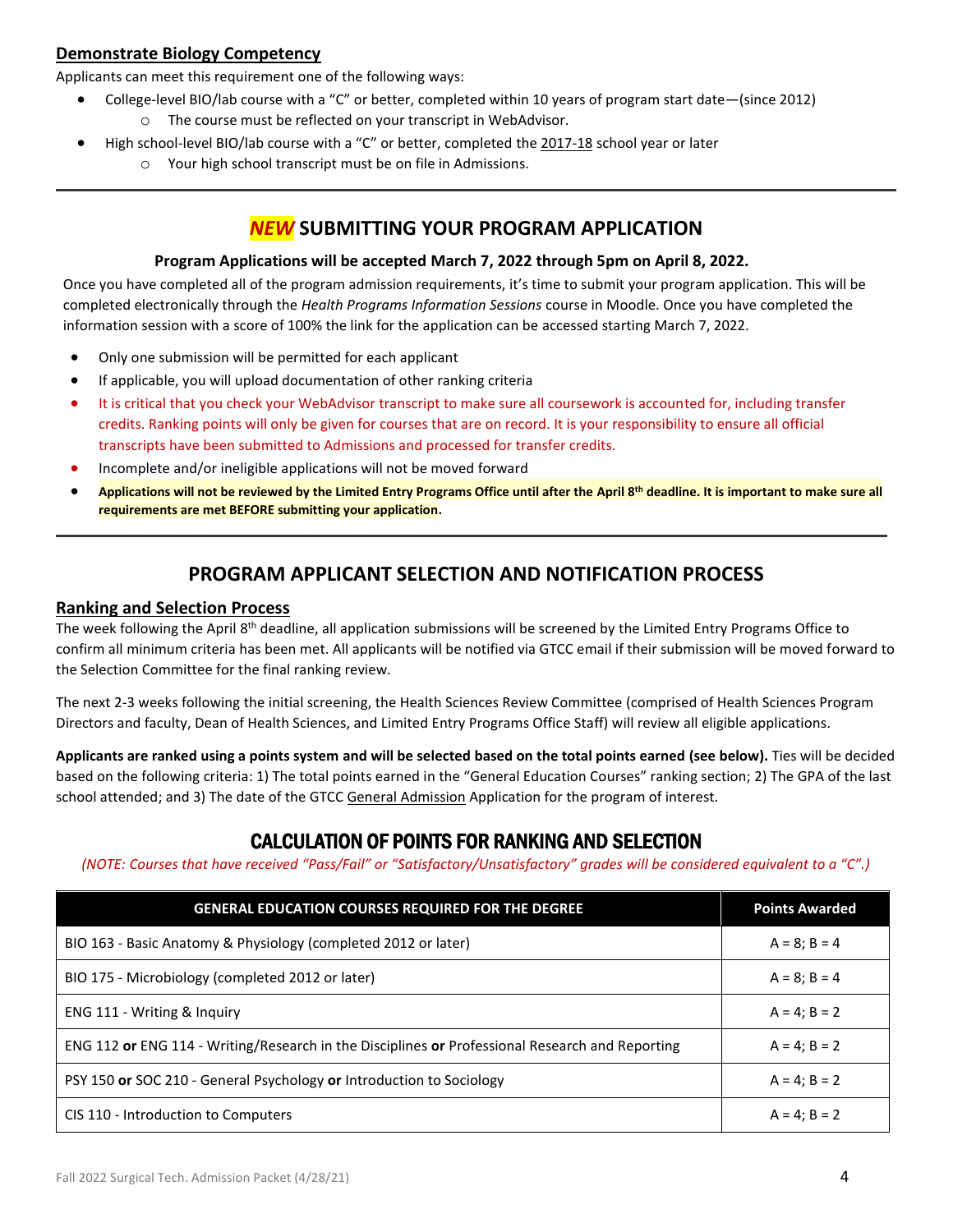| ACA 111 - College Student Success                                                                                          | $A = 2: B = 1$ |
|----------------------------------------------------------------------------------------------------------------------------|----------------|
| Communications Elective - COM 110, COM 120, or COM 231                                                                     | $A = 4: B = 2$ |
| Humanities/Fine Arts Elective<br>Select ONE from: ART 111, ART 114, ART 115, HUM 115, MUS 110, MUS 112, PHI 215 or PHI 240 | $A = 4: B = 2$ |

| ADDITIONAL COURSES NOT REQUIRED FOR THE DEGREE                                                       | <b>Points Awarded</b> |
|------------------------------------------------------------------------------------------------------|-----------------------|
| BIO 168 and BIO 169 with grades of "B" or higher completed 2012 or later. Points for each course are |                       |
| averaged for final point score.                                                                      | $A = 8: B = 4$        |
| *No points awarded if BIO 163 is completed with a "B" or higher.                                     |                       |
| BIO 275 (microbiology) with a grade of "B" or higher (completed 2012 or later)                       | $A = 8: B = 4$        |
| *No points awarded if BIO 175 is completed with a "B" or higher.                                     |                       |

**AP (Advanced Placement) courses:** applicants who earned AP credit for general education courses may earn ranking points based on the following criteria: **AP score of 5 = grade of "A" AP score of 4 = grade of "B" AP score of 3 = grade of "C"** 

**Official AP scores must have been submitted to the GTCC Admissions Office to earn AP course credit**. Advanced Placement credits for BIO and CHM courses must have been awarded within ten years of the program's start date (since 2012).

| <b>OTHER RANKING CRITERIA</b>                                                                                                                                                                 | <b>Points Awarded</b> |  |
|-----------------------------------------------------------------------------------------------------------------------------------------------------------------------------------------------|-----------------------|--|
| College-Level Programs: Points awarded for HIGHEST level completed - TRANSCRIPT MUST BE ON FILE IN ADMISSIONS!                                                                                |                       |  |
| Completion of a Master's Degree or higher in any field of study from a regionally-accredited institution                                                                                      | 6                     |  |
| Completion of a Bachelor's Degree in any field of study from a regionally-accredited institution                                                                                              | 4                     |  |
| Completion of an Associate's Degree in any field of study from a regionally-accredited institution                                                                                            | 3                     |  |
| Completion of a Diploma in any field of study from a regionally-accredited institution                                                                                                        |                       |  |
| Current Health-Related Certification/Licensure (up to two separate items may be submitted) -- MUST SUBMIT DOCUMENTATION.                                                                      |                       |  |
| May attach up to two separate CURRENT certifications/licensure for a maximum of two points.<br>Must be from an officially-recognized regulatory body.<br>CPR/First Aid/BLS is NOT acceptable. | $1 - 2$               |  |

| <b>TOTAL RANKING POINTS</b>                       | <b>Points Awarded</b> |
|---------------------------------------------------|-----------------------|
| General Education Courses Required for the Degree |                       |
| Additional Courses Not Required for the Degree    |                       |
| <b>Other Ranking Criteria</b>                     |                       |
| <b>TOTAL RANKING POINTS EARNED:</b>               |                       |

### **Notification Process**

Final results will be sent electronically to the applicant's GTCC email address within 4 weeks after the application deadline – it is the applicant's responsibility to check this email account frequently to avoid missing important communications from GTCC.

- **Applicants offered a seat must accept or decline a program position by submitting an Intent to Enroll Form within 10 business days of the date on the acceptance letter.** Failure to respond within the stated timeframe will result in the position being offered to an alternate. Once a student declines a program position, the decision may not be reversed.
- **Applicants have 15 business days from the date on the notification letter to contest the results of the selection process.** The request for review of the results must be submitted in writing to the Dean of Health Sciences (Dr. Paulette Woods-Ramsey, [pwoodsramsey@gtcc.edu\)](mailto:pwoodsramsey@gtcc.edu). The Dean will render a decision within 10 business days of receipt of the written request. **The Dean's decision is final.**